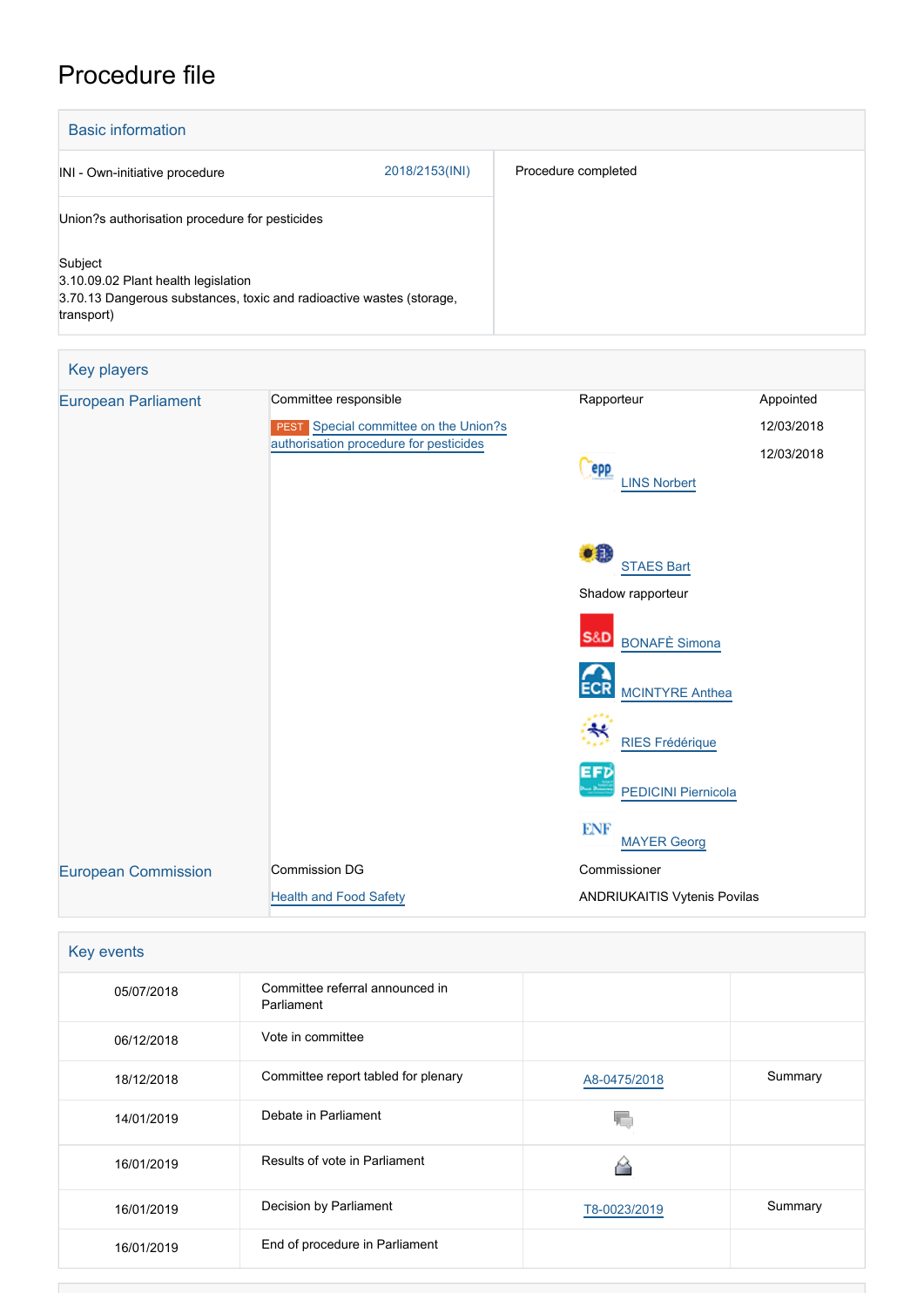| <b>Technical information</b> |                                        |
|------------------------------|----------------------------------------|
| Procedure reference          | 2018/2153(INI)                         |
| Procedure type               | INI - Own-initiative procedure         |
| Procedure subtype            | Special committee/Committee of inquiry |
| Legal basis                  | Rules of Procedure EP 207              |
| Stage reached in procedure   | Procedure completed                    |
| Committee dossier            | PEST/8/13887                           |

### Documentation gateway

| Committee draft report                              | PE627.625    | 17/09/2018 | <b>EP</b> |         |
|-----------------------------------------------------|--------------|------------|-----------|---------|
| Amendments tabled in committee                      | PE628.665    | 15/10/2018 | EP        |         |
| Amendments tabled in committee                      | PE628.666    | 15/10/2018 | EP        |         |
| Amendments tabled in committee                      | PE628.667    | 15/10/2018 | EP        |         |
| Amendments tabled in committee                      | PE628.668    | 15/10/2018 | EP        |         |
| Amendments tabled in committee                      | PE628.669    | 15/10/2018 | EP        |         |
| Amendments tabled in committee                      | PE631.778    | 29/11/2018 | EP        |         |
| Committee report tabled for plenary, single reading | A8-0475/2018 | 18/12/2018 | EP        | Summary |
| Text adopted by Parliament, single reading          | T8-0023/2019 | 16/01/2019 | EP        | Summary |
| Commission response to text adopted in plenary      | SP(2019)355  | 28/05/2019 | EC        |         |
|                                                     |              |            |           |         |

| Additional information |                 |
|------------------------|-----------------|
| Research document      | <b>Briefing</b> |

# Union?s authorisation procedure for pesticides

The Special Committee on the Unions authorisation procedure for pesticides adopted the joint report by Norbert LINS (EPP, DE) and Bart STAES (Greens/EFA, BE) on the Unions authorisation procedure for pesticides.

The EU authorisation procedure for plant protection products is one of the most stringent in the world. In the light of the concerns raised by several stakeholders about the assessment of glyphosate, the Special Committee on the Unions authorisation procedure for pesticides (PEST) was set up to identify areas that can be further improved with regard to the Union authorisation procedure for plant protection products, by providing recommendations that it considers to be necessary in order to ensure the achievement of a high level of protection of both human and animal health and the environment.

### General remarks

Members stressed the importance of ensuring independent, objective and transparent scientific assessment of active substances and plant protection products.

They called on the Commission and the Member States to:

- allocate sufficient resources and appropriate expertise to the assessment of active substances and plant protection products and to ensure independent, objective and transparent assessment in light of current scientific and technical knowledge;

- ensure full and uniform application of the hazard-based cut-off criteria for active substances that are mutagenic, carcinogenic or toxic for reproduction, or that have endocrine-disrupting properties;

- duly apply the precautionary principle when the possibility of harmful effects on health is identified but scientific uncertainty persists, by adopting provisional risk management measures necessary to ensure a high level of protection of human health;

- no longer allow the use of plant protection products in areas used by the general public or by vulnerable groups.

- ensure effective controls of the agricultural products imported from third countries with a view to ensuring a high level of protection and a level playing field for European food production;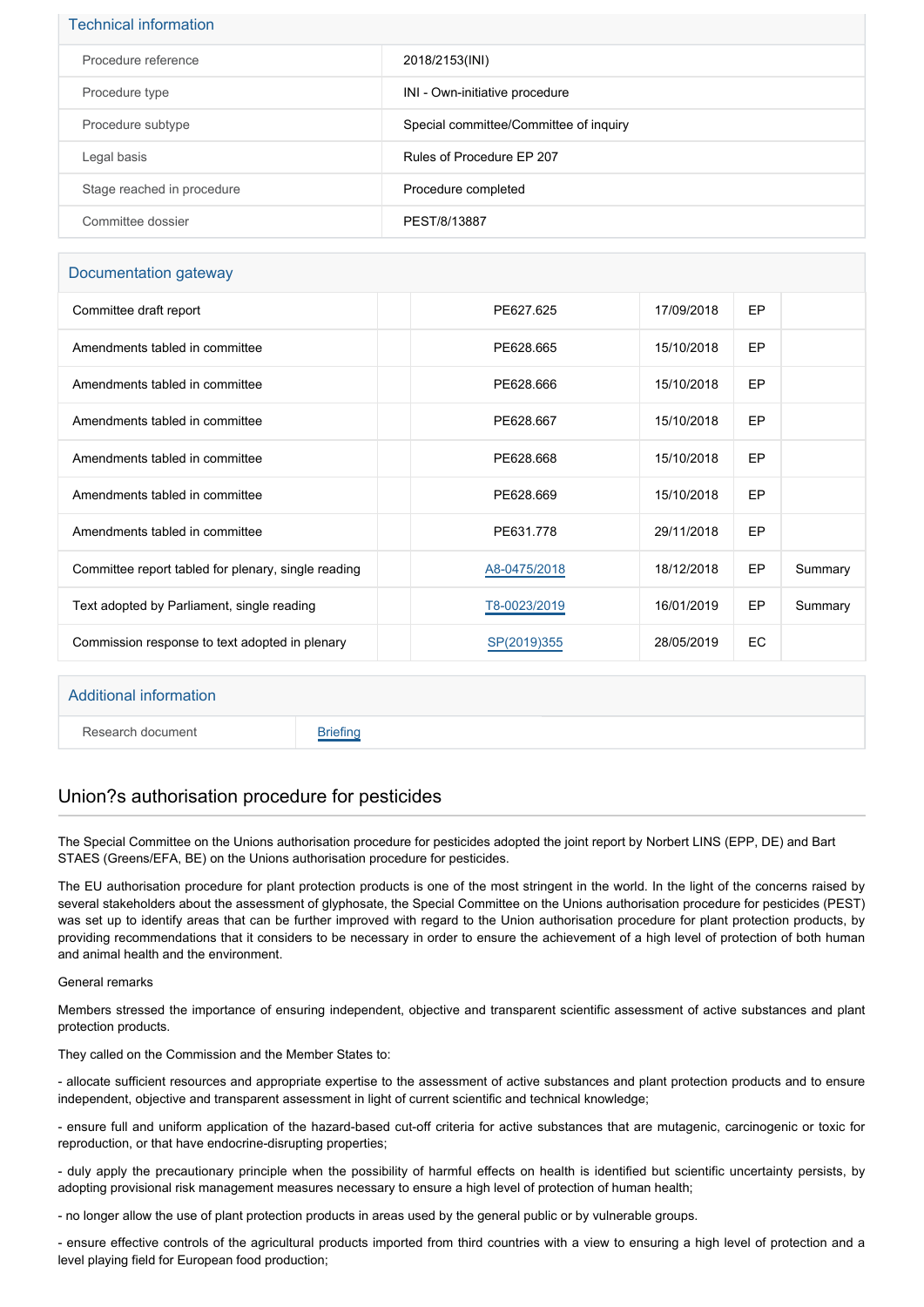- engage in increased efforts to stop the trade of illegal plant protection products, as these products undermine the objectives of Union legislation in this area.

The report also called for the creation of an effective post-market vigilance system to systematically monitor the real-life impacts of the use of plant protection products on human and animal health and on the environment as a whole, including in the long term.

#### The Commission was called urged to:

- ensure that sales statistics concerning pesticides are publicly available per active substance and per Member State, and that pesticide use statistics are further improved so as to provide full information for the environmental risk assessment as well as the comparative assessment under the Regulation;

- develop a standardised EU-wide IT platform or database to support the sharing of post-market monitoring data, and considers that post-market monitoring data and other available monitoring data should be used in the authorisation process;

- accelerate the implementation of the pilot project Environmental monitoring of pesticide use through honey bees, which will, inter alia, allow the implementation of EU legislation in terms of pesticide application and authorisation to be evaluated.

#### Application for approval of active substances

The committee called on the Commission to propose amending the Regulation so as to empower it to adopt a work programme with regard to the designation of the rapporteur Member State (RMS) for applications for approvals, on the basis of criteria for an independent, objective and transparent assessment: expertise, resources, absence of conflict of interest, relevance for the product, technical capacity and ability to achieve scientifically robust and reliable outcomes within the given timeframe, together with a comprehensive peer review process and a stakeholder consultation, on lines similar to the system for re-approval of active substances.

Members considered it important that applicants should be required to register all regulatory studies that will be performed in a public register, and allow a comment period during which stakeholders are able to provide existing data to ensure all relevant information is taken into account.

#### Draft assessment by the RMS

The committee stressed that the assessment should include a thorough evaluation of the raw data, as well as data related to final product formulations as available at that stage of the evaluation.

Member States should ensure that they are properly represented in the European Food Safety Authority (EFSA) by independent national experts. EFSA and the European Chemicals Agency (ECHA) should also be allocated sufficient funds in order to carry out their tasks in an independent, objective and transparent manner, so as to ensure a high level of protection of human and animal health and the environment, and also in view of the additional workload anticipated for those agencies.

#### Authorisation of plant protection products by Member States

Members called on the Commission to undertake an in-depth assessment of the zonal system, with a view to assessing how best to ensure the proper harmonised scientific assessment of plant protection products while safeguarding the responsibilities of Member States for the authorisation, restriction or refusal thereof, and to revise the limitations for refusal of authorisation.

Harmonised guidelines for the assessment of plant protection products should be established by EFSA.

Members proposed that the Commission submit a detailed report to Parliament within 2 years on the national practices of risk assessment and risk management of plant protection products.

#### Alternative methods

The Commission and the Member States are called on to promote the development and use of sustainable and ecological alternatives to plant protection products, integrated pest management measures and low-risk pesticides, as an important measure for reducing the adverse impacts of pest management.

## Union?s authorisation procedure for pesticides

The European Parliament adopted by 526 votes to 66, with 72 abstentions, a resolution on the Unions authorisation procedure for pesticides.

Following the Special Committees report on the EU authorisation procedure for pesticides, Parliament considered that, although the EU has one of the strictest systems in the world, Regulation (EC) No 1107/2009 of the European Parliament and of the Council and its implementation should be improved if its objective is to be achieved.

#### General remarks

Members stressed the importance of ensuring independent, objective and transparent scientific assessment of active substances and plant protection products.

They called on the Commission and the Member States to:

- allocate sufficient resources and appropriate expertise to the assessment of active substances and plant protection products and to ensure independent, objective and transparent assessment in light of current scientific and technical knowledge;

- ensure full and uniform application of the hazard-based cut-off criteria for active substances that are mutagenic, carcinogenic or toxic for reproduction, or that have endocrine-disrupting properties;

- duly apply the precautionary principle when the possibility of harmful effects on health is identified but scientific uncertainty persists, by adopting provisional risk management measures necessary to ensure a high level of protection of human health;

- no longer allow the use of plant protection products in areas used by the general public or by vulnerable groups and to adopt measures to